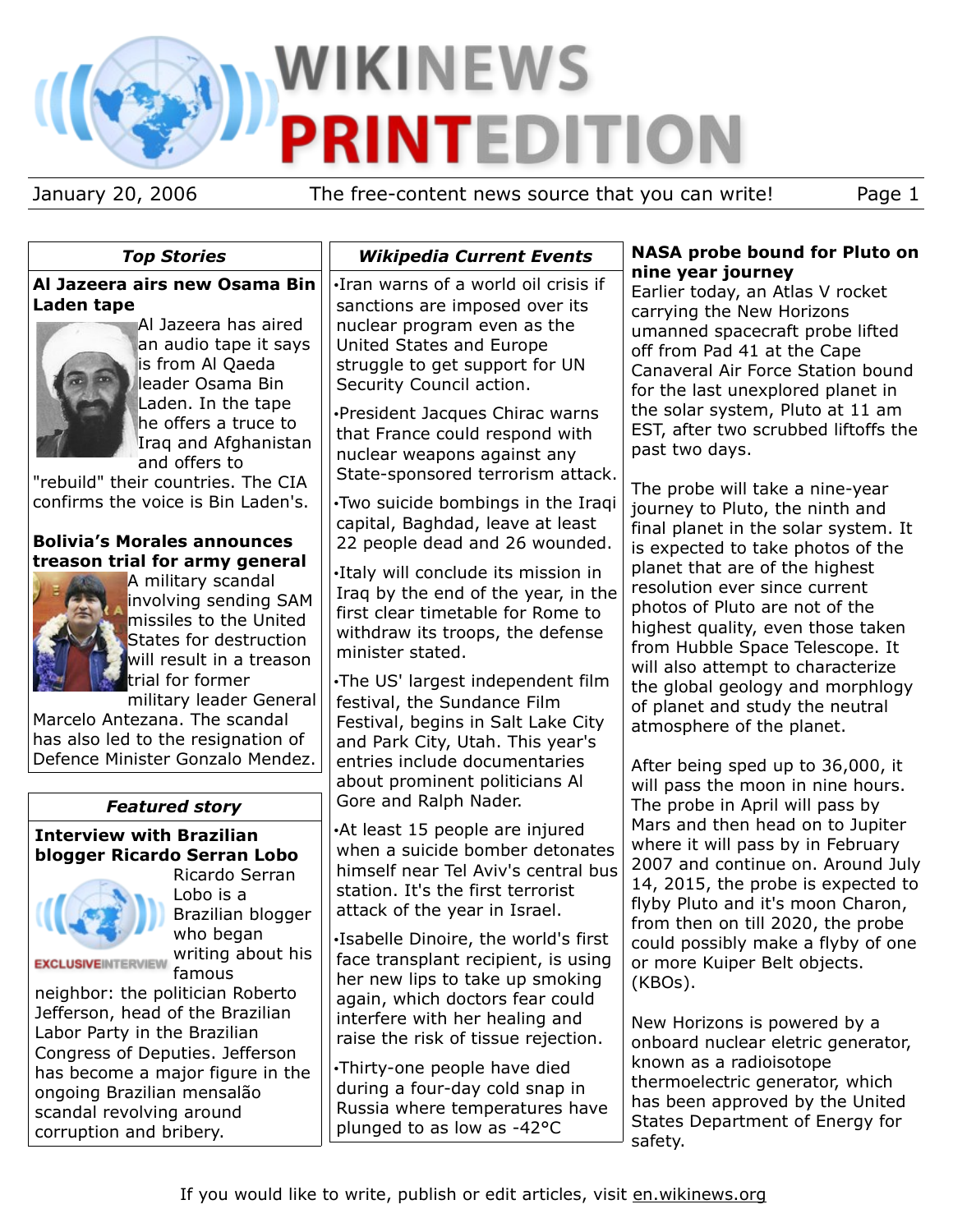A dog fell off a Interstate 96 overpass in Livonia, Michigan killing 81 year-old Charles G. Jetchick.

Jetchick and a passenger, who police would not identify, were transported to St. Mary's Hospital where Jetchick died from his injuries. The passenger suffered only minor injuries.

Police say that the 60 to 70 pound (27-32 kilograms) dog was not thrown off the overpass, but "probably fell by accident while trying to avoid a car," Sgt. Michael A. Shaw of the Michigan State Police said. "We don't know and thats why we are looking for witnesses."

The dog, which fell about 16 feet (5 metres) also died due to its injuries.

Shaw has been with the State Police for 11 years and has never encountered a similar incident. "We've had rocks and other stuff like that fall off of overpasses. This would be the first dog we've had," said Shaw.

#### **Iraq asks United States to release 6 Iraqi female prisoners**

The Iraqi government has asked the United States to release 6 of the 8 Iraqi women that are currently prisoners, which Iraq claims is not a bid to get American journalist Jill Carroll freed. A comission reviewing detainee cases has recommended Monday that at least six of them be released.

A Human Rights Ministry official said the call "to free the women was not made in response to demands from Carroll's

say, "There was no outside pressure on the commission" to recommend releasing the women. The official spoke on condition of anonymity because he feared reprisal from insurgents.

Abductors holding the journalist have made demands that all female Iraqi prisoners be released or they will kill her.

The U.S. said that they currently have 8 women in security detention. But as of Wednesday night, refused to comment on whether or not the women had been released.

Carroll was kidnapped in January when insurgents ambushed her car and killed her translator. She is 28 years old. The abductors gave a 72 hour dead line and are expected to kill her tomorrow if their demands are not met.

Insurgents in Iraq have recently kidnapped more than 240 foreigners and killed at least 39 of them since the beginning of the war. Some estimates of the number of Iraqis kidnapped place it in the hundreds and possibly even thousands.

#### **Brokerage executive linked to livedoor deals found dead**

Hideaki Noguchi, 38, a close aide to Livedoor president Takafumi Horie was found bleeding in a hotel bed with cuts to his wrists on Wednesday in Naha, the capital of the southern prefecture of Okinawa. He was later confirmed dead and the police suspect that he committed suicide. Hideo Sawada, the president of HS Securities, told reporters in Tokyo that Noguchi's family had identified the body

Japan M&A Management Co., a unit of H.S. Securities Co. The firm was raided by prosecutors earlier this week in connection with fraudulent practices at Livedoor, according to the Kyodo News agency. He was a graduate of Tokyo's Meiji University, and joined Livedoor in 2000. He had previously worked at Kokusai Securities Co. as an adviser in financing. Livedoor was publicly listed on the Tokyo Stock Exchange in April 2000. Noguchi then set up the investment unit Capitalista Co., which merged with HS Securities.

News of the suicide is being featured in the Japanese media in connection with what is being termed the "Livedoor Shock". The problems at Livedoor have lead to the loss of a third of its \$6.3 billion value in the stock market. Livedoor maintains that its own investigation reveal that it did not violate any securities laws.

Some view the affair as an outcome of the larger struggle between competing business cultures in Japan. Takafumi Horie is part of a new generation of Japanese entrepreneurs with little patience for the customs of a traditionally cautious business culture. Horie has shown an appetite for publicity through his internet blogs and appearances on TV shows while living a rock star lifestyle that includes private jets and actress girlfriends.

Horie is also credited with popularizing stock trading among individual investors. The practice of day trading is relatively new in Japan. The Nikkei index was up about 40% last year, its best performance since 1986.

Noguchi was a board member at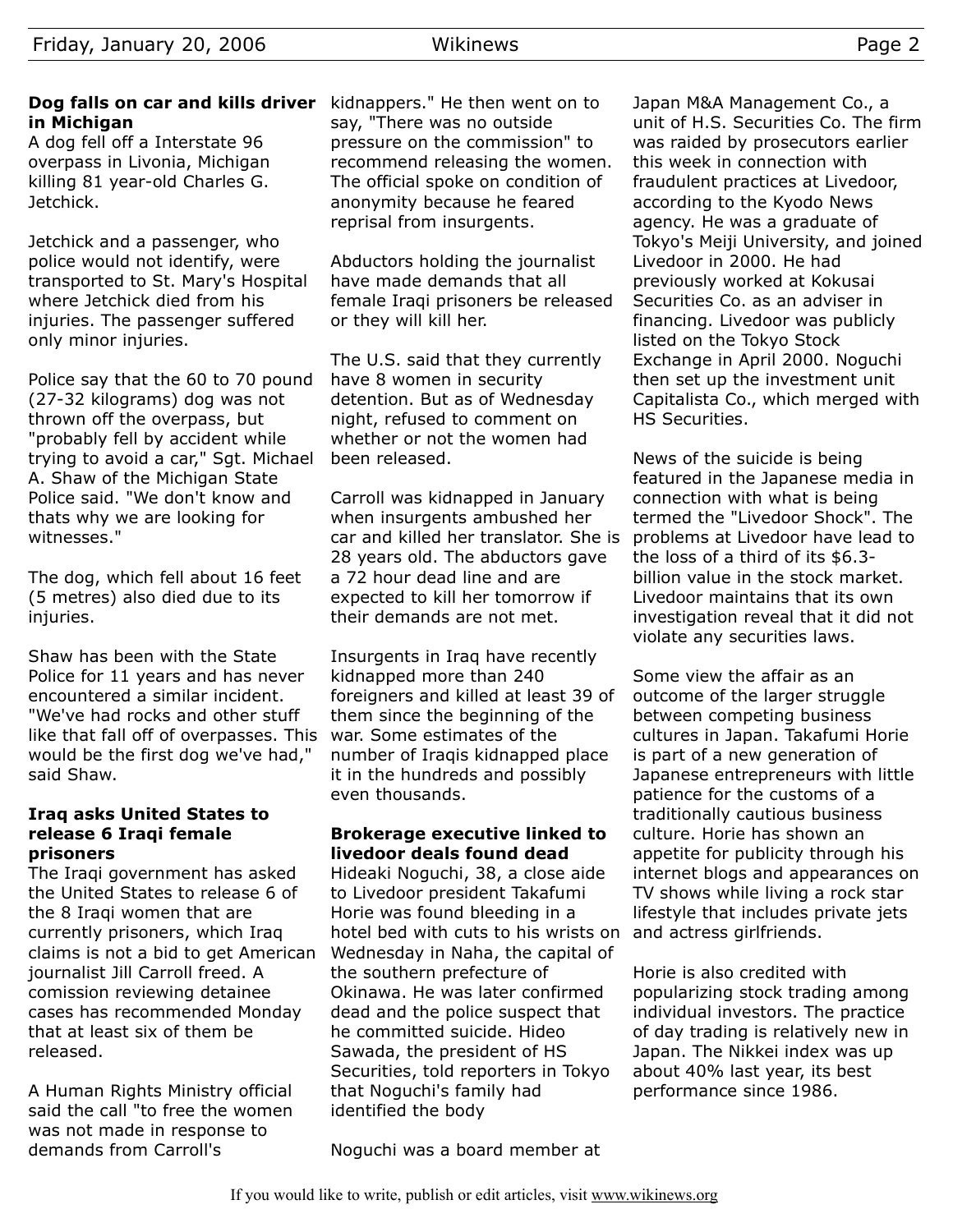#### **West Papua refugees sent to Australia's Christmas Island Detention Centre**

A group of 43 West Papuan asylum John Wing from the University of seekers found on Cape York were herded on to an RAAF Hercules and flown to Australia's Christmas Island Detention Centre on Thursday. The Immigration Department says the single men in asylum in Australia. the group will be detained in the remote facility, and the six women and seven children will be accommodated in staff housing.

The group left the Papuan port town of Merauke on Friday in an outrigger canoe and landed on Tuesday at Janey Creek, north of the Mapoon Aboriginal community on western Cape York, without being detected.

Police, immigration and customs officials prevented the group communicating with media in Weipa, where the group were detained in Queensland's far north. The group was kept under close guard throughout the day, with the media required to remain at least 25m away.

Officials accompanied the asylum seekers on toilet breaks and trips to the Weipa hospital, covering the heads of the new arrivals with blankets or jackets.

Immigrationl officials will interview the group, assessing their claims for asylum, while at the remote island detention facility on Christmas Island, 2,600km northwest of Perth.

The Department says the Papuans are being transferred as part of the long-standing government policy to process unauthorised arrivals offshore, not because mainland detention centres lack capacity. Immigration Minister Amanda Vanstone said the group

would be treated the same as any other boat arrivals.

Sydney's Centre for Peace and Conflict Studies says Indonesian military activity has been increasing in Papua which may encourage more people to seek

"This may be a trend that we see developing over the coming year or two as the military operations are stepped up in Papua against the local people. As in other parts of the world, the fighting and the human rights situation becomes too grim in one's homeland, he said, "these people are forced to flee to the place of nearest sanctuary and in this part of the world, for the Papuans, it's Australia."

Mr Wing says he believes a prominent student activist is part of the group of asylum seekers. He justified with the fact that the says the man has already spent time in jail for attending independence meetings and could be persecuted if he is sent back to Papua.

"Many villages have been burned to the ground; houses, clinics, schools, churches have all been destroyed by arson, by the Indonesian armed forces, and some of these refugees are from that area," he said.

The Indonesian embassy says there is no persecution in Papua.

The 36 adults and seven children are the third boatload of asylumseekers to land on the Australian mainland in the past four years.

#### **Berlin court issues provisional order against the Wikimedia Foundation**

A district court in Berlin has issued Deutschland complied but its

a provisional order against the Wikimedia Foundation, for displaying the true name of a computer hacker on the German Wikipedia. The family of the deceased German hacker known as "Tron" obtained the provisional order in Berlin on December 14. The order was corrected on December 19 because it was at first addressed to Saint Petersburg, Russia instead of Saint Petersburg, Florida.

The hacker Tron became famous when he was the first person to crack the encryption of Pay TV and calling cards. The user died in 1998, at the age of 26, in an apparent suicide. Questions have arisen as to the nature of the hacker's death.

The court has ordered the German Wikipedia to remove all forms of the hacker's complete civil name. The court states that this is hacker never worked under his civil name, but instead his Internet alias.

The legality of the order is in question, because the Wikimedia Foundation servers are not located in Germany, but instead in the United States. Whether the Foundation will comply or if the family's attorneys have any means to enforce the decision remains in doubt. The case prompted many German media outlets to publicly display the hacker's real name.

On January 17 the same court also issued a temporary injunction against Wikimedia Deutschland, the German chapter of the Foundation, citing the same reasons. In that injuction, the chapter was ordered to cease redirecting www.wikipedia.de to de.wikipedia.org. Wikimedia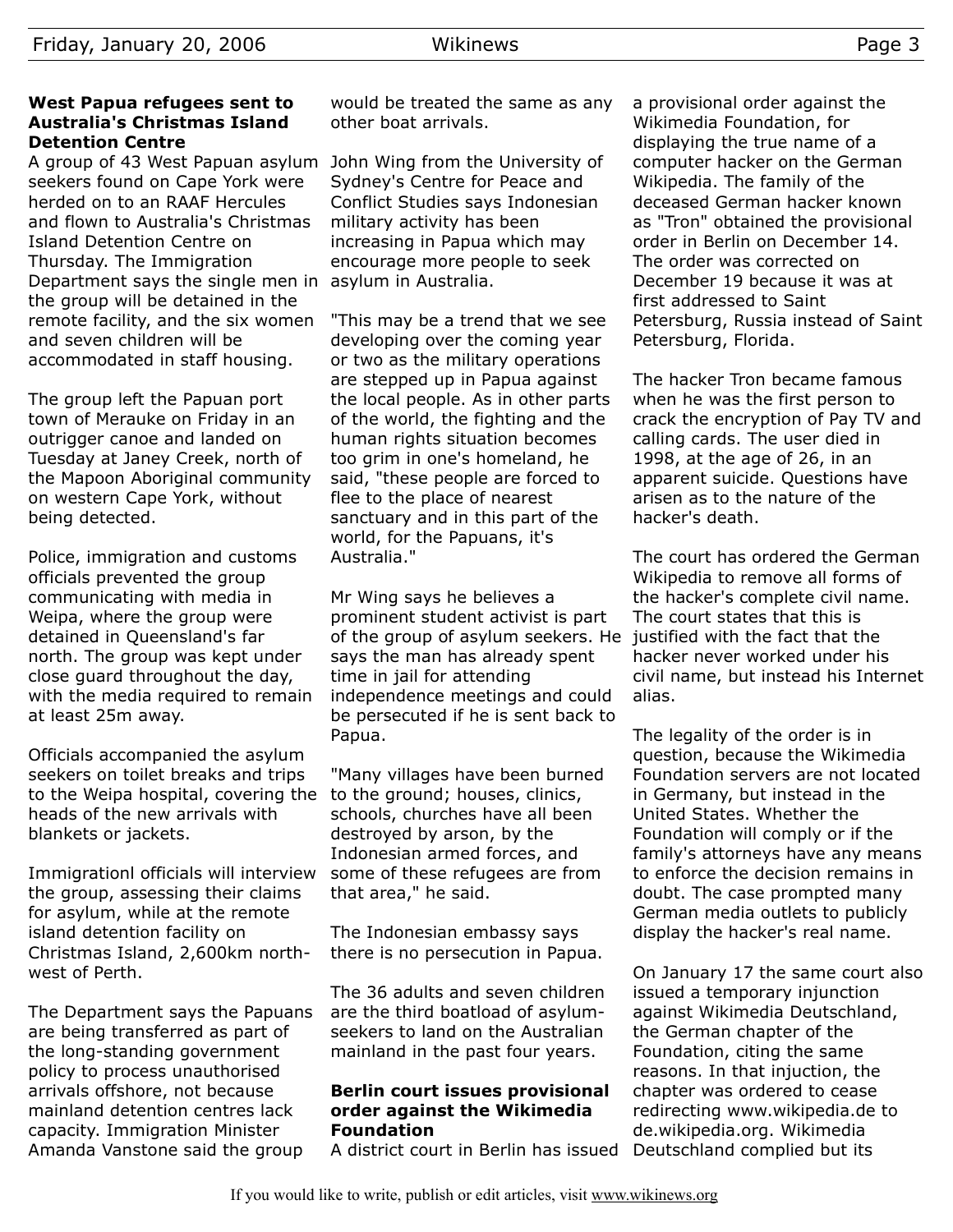lawyers announced that they will appeal the decision, saying that Tron's civil name was public knowledge for a long time.

Wikinews is owned and operated by the Wikimedia Foundation.

# **Radical cleric Abu Hamza denies encouraging murder**

During his trial today, Muslim cleric Abu Hamza al-Masri, denied the claim that he had incited his followers to commit acts of murder. Instead he claimed that he had asked them to fight abroad. The charges against Abu Hamza include nine counts of soliciting to murder and three of trying to stir up racial hatred. He denies all 15 charges against him.

When questioned by his defense council he was asked if he had incited followers to kill in England. To this Abu Hamza replied "No". Abu Hamza also told the court of his feelings about racism "If you are a scholar you will never distinguish between anyone of any color. Racism is one of the greatest there since the Sept. 11, 2001, sins. I actually condemned it,"

The cleric also denies that he was in possession of a document which could be considered to help in the preparation of terrorist attacks.

The defense barrister warned the jury to ignore the comments of the and Afghanistan ... there is no press as they may have convicted the defendant before the trial has begun. Comments such as "Captain Hook" and "Hook off Hooky" have been used. Mr. Fitzgerald told them of "exaggeration and misrepresentation by the media".

The cleric faces nine charges under the Offences against the Person Act 1861, plus four charges under the Public Order Act 1986 of "using threatening, abusive or

insulting words or behavior with the intention of stirring up racial hatred". The possession of video and audio recordings with the intent to be used to stir-up racial hatred, and a final charge of the possession of the Encyclopedia of the Afghani Jihad, which, is said to have information "of a kind likely to be useful to a person committing or preparing an act of terrorism".

#### **Al Jazeera airs new Osama Bin Laden tape**

The Qatar-based Arabic news channel, Al Jazeera, announced receipt of an audio tape purportedly from Osama Bin Laden. Portions were broadcast in which Bin Laden offers a "a longterm truce" to allow rebuilding of Afghanistan and Iraq while also making threats of "new attacks" against the United States.

An excerpt from the tape says: "Heightened security measures in the United States are not the reason there have been no attacks suicide hijackings, because there are operations that need preparations, and you will see them. Based on what I have said, it is better not to fight the Muslims on their land. We do not mind offering you a truce that is fair and In a White House press conference long-term. ... So we can build Iraq shame in this solution because it prevents wasting of billions of dollars ... to merchants of war. I Would also like to say that the war against America and its allies will not be confined to Iraq. Iraq has become a magnet for attracting and training talented fighters. As for similar operations taking place in America, it's only a matter of time. They are in the planning stages and you will see them in the heart of your land as soon as the planning is complete."

On Al Jazeera's web site they also listed excripts from the tape: "This message is about the wars in Iraq and Afghanistan and how to end those wars. It was not my intention to talk to you about this, because those wars are definitely going our way. But what triggered my desire to talk to you is the continuous deliberate misinformation given by your President [George W.] Bush, when it comes to polls made in your home country which reveal that the majority of your people are willing to withdraw U.S. forces from Iraq."

Other excerpts were also stated: "If your desire for peace, stability and reconciliation was true, here we have given you the answer to your call. I would like to tell you that everything is going to our advantage and the number of your dead is increasing, according to Pentagon figures. The new operations of al-Qaeda has not happened not because we could not penetrate the security measures. It is being prepared and you'll see it in your homeland very soon. We do not mind establishing a long-term truce between us and you."

today, Scott McClellan said, "We are taking the fight to the enemy and we will find them where ever they are. Terrorists view democracy as a threat. We will not let up or stop until the job is done. We will win this war on terrorism. We do not negotiate with terrorists, we put them out of business. We're working to advance freedom and democracy. We will pursue those who seek to do harm."

The CIA ran voice analyzer tests on the tape against previous tapes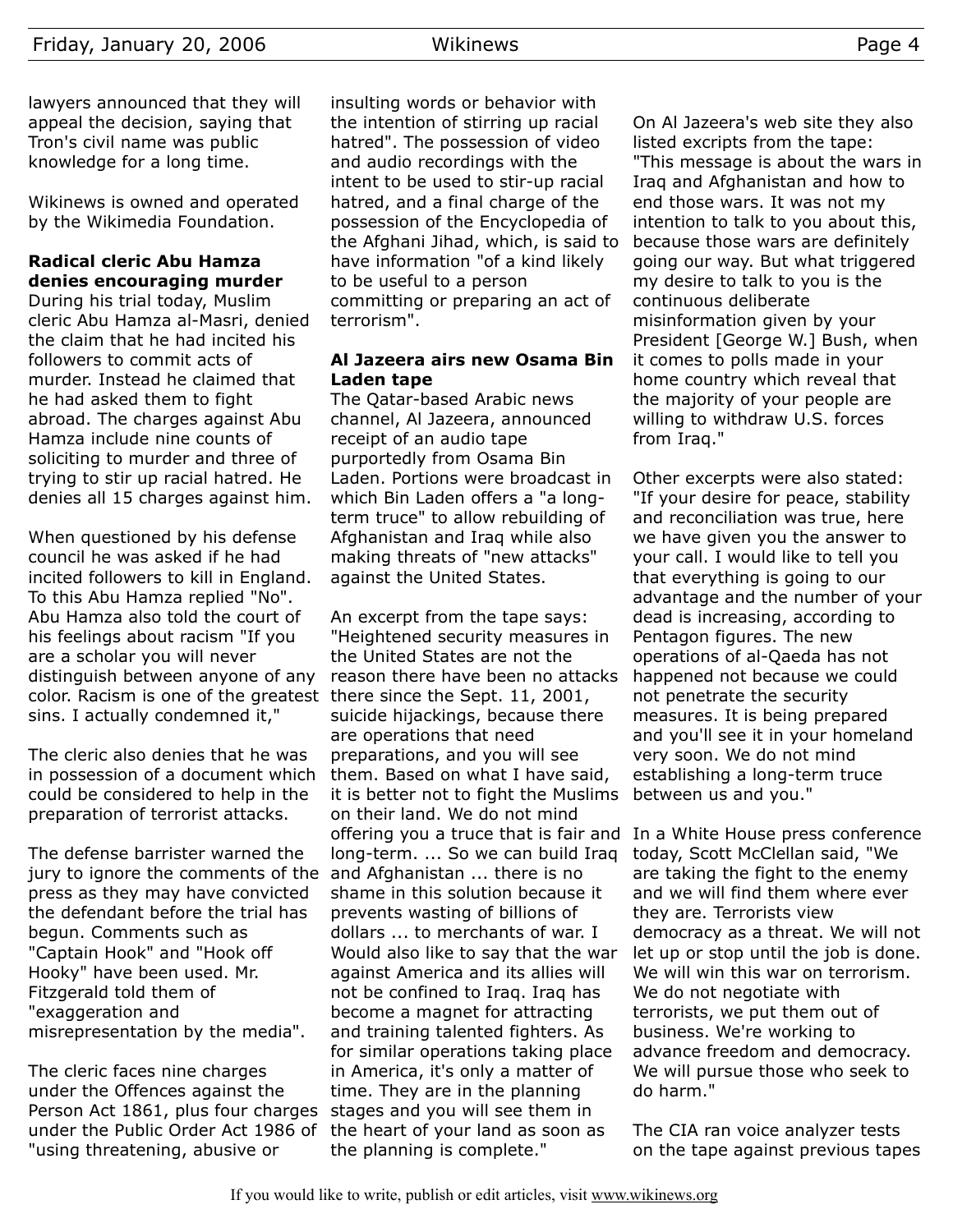and confirmed that the tape is authentic and that of Bin Laden's voice.

This tape, "it proves two things," says Michael Scheuer, former head of the CIA's Bin Laden unit. "He's not dead. And despite all the things we say about him being isolated and alone, he can clearly dominate the international media when he wants to."

Judith Yaphe, a former CIA Middle East analyst now at the National Defense University in Washington says, "He's saying that whatever measures we've taken, they have not affected him. He's got to reassure people that he's alive and well."

No conditions of the truce offering were present in the portion of the tape broadcast.

Al Jazeera also says that the tape was made during the Muslim holy month, which is December, in 2005.

U.S. officials also say the terror alert level will not be raised as of yet.

The Associated Press is also reporting that there is no unusual amounts of "chatter", which is what U.S. officials term as terrorist Chinese government was fully talk.

Bin Laden has not been heard from since December 27, 2004 when an audio tape was released.

# **Two-day bird flu conference draws \$1.9 billion in pledges**

In Beijing, China, 1.9 billion US dollars in pledges came from 33 countries and a host of multilateral institutions at the end of a meet co-ordinated by the World Bank. The amount exceeded the organization's estimate of \$1.2

billion to \$1.4 billion in funds required to contain the avian flu over the next three years. In addition to aiding research efforts, the money is expected to help strengthen surveillance and increase the stockpiling of surgical masks and other equipment.

The United States was the largest donor, pledging \$334 million in grants. Japan pledged \$159 million while the European Union pledged \$120 million. The EU member nations promised an additional \$138 million.

China which is home to a third of the entire world's population of birds pledged \$10 million to help other countries with the effort. Jia Youling, China's chief veterinary official defended the relatively small pledge claiming that China was still a developing country and faced a serious challenge from bird flu within its borders. Premier Wen Jiabao personally attended the conference and announced that the country would share more information on outbreaks in the country, including samples that will assist in tracing genetic changes.

Dr. Lee Jong-wook, the director general of the World Health Organization, believes that the committed to sharing information openly and freely about bird flu cases. But he cautions that it would be difficult to stay fully informed about every health development in a country as populous as China.

Dr. Lee also expressed his concern about reports that children in Turkey have now become infected with the A(H5N1) avian influenza virus without becoming ill. Some studies suggest that the disease must become less lethal before it

can cause a global epidemic, he noted. There is concern that patients may continue to infect more people by going through their daily routines if the flu symptoms remain mild.

Some scientists note that the avian flu has been known to occur among poultry in southern China since at least 1996. They are encouraged that the avian flu virus has failed to evolved into a form that is transmittable by people in all this time. This could be an indication that this would never happen. But others including officials from the United Nations Food and Agriculture Organization disagree claiming that increased contact between infected poultry and people raises the odds that the virus may eventually adapt better for transmission among humans.

#### **Corby's 20 year sentence reinstated**

Schappelle Corby has been told by an Indonesian court that her 20 year sentence for allegedly smuggling drugs into Indonesia would be reinstated following an appeal attempt. Her lawyers had previously been successful in reducing her sentence to 15 years.

Indonesian police allege that Corby smuggled 4.1Kg of marajuana hidden in a body board bag into Bali. Corby has maintained that the drugs did not belong to her and must have been placed in her bag between Brisbane, Sydney and Bali.

Australian baggage handlers had been caught using passenger's luggage to distribute illegal drugs.

Judges rejected her appeal last week, reinstating her original sentence at the same time.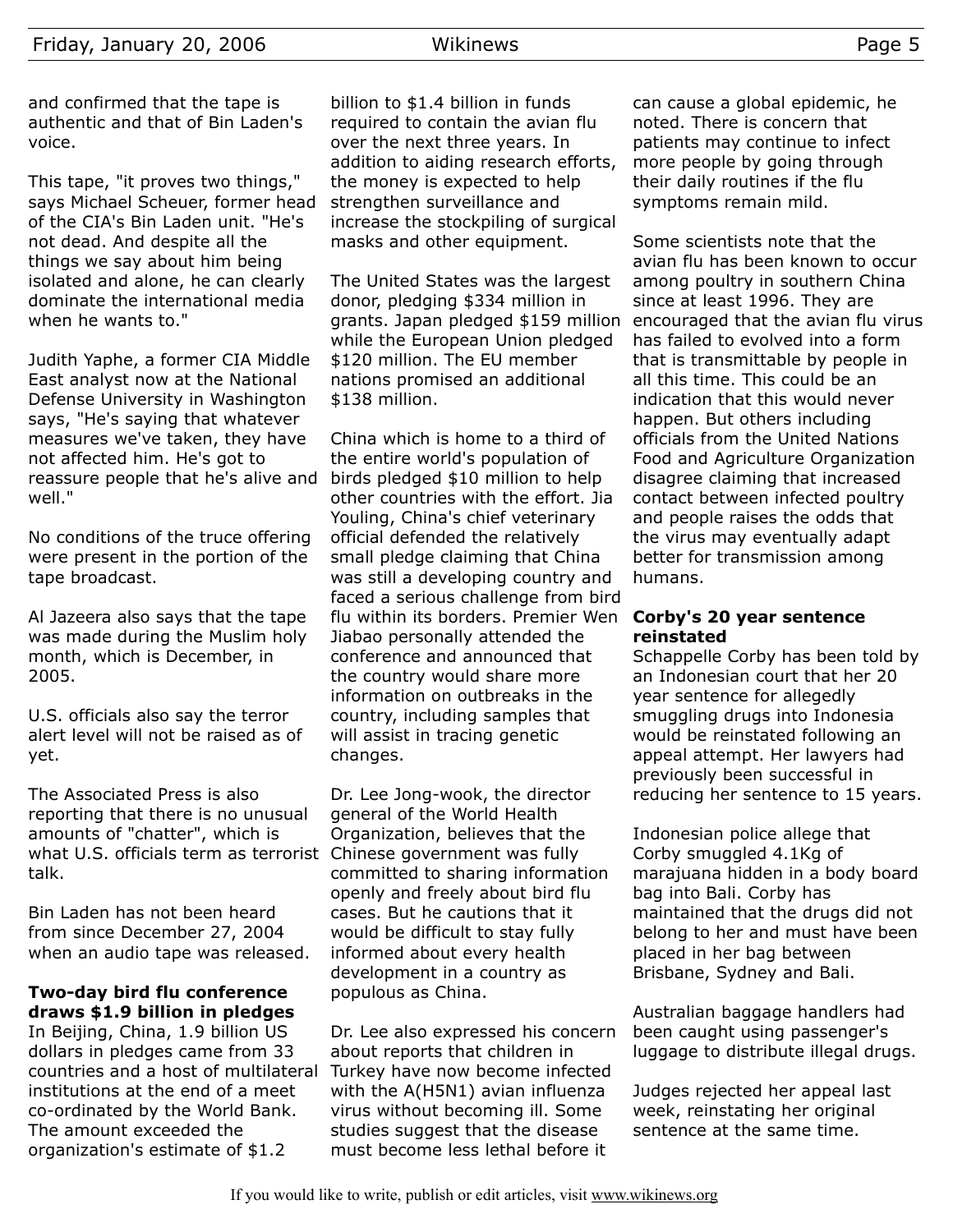The Indonesian supreme court has excitement. ordered that the drugs be destroyed, signalling that it is the end of any possible future appeal attempts.

Another twist has emerged in the Corby story with her 18 year old half brother arrested yesterday on charges of producing and possessing a dangerous drug, deprivation of liberty and assault occasioning bodily harm.

Corby's lawyer Hotman Paris Hutapea said that the development had "totally ruined his case". Speaking before discovering Corby's original sentence had been reinstated said he feared the development involving Corby's half brother, James Kisina, would ruin his attempts to free Schapelle.

Corby's Balinese lawyer, Erwin Siregar, disagrees with Mr Paris claiming the arrest could provide evidence to reopen her case if there is any proof or statements that the marijuana she was caught Brownlee admitted that no one with belonged to her half-brother.

In court today, Kisina claimed that he was seeking to obtain information from known drug dealers in Brisbane which could assist in Corby's appeal.

#### **Stardust comet samples "visible to the naked eye"**

Stardust, a NASA space probe, returned with more than scientists bargained for.

"I didn't see anything," said University of Washington astronomer, Don Brownlee, from NASA's Johnson Space Center Tuesday.

But then, technicians flipped over the collection grid and scientists all Stardust traveled nearly 3 billion around let out a huge gasp of

"It's better than we could have possibly hoped for," Brownlee said. "It exceeds all expectations. We have a huge number of impacts, and some are quite big and visible to the naked eye. It's a huge success."

In a memo from NASA, scientists said "hundreds of particles" could be seen in the collection tray. "There were two particularly large comet particles that had 'exploded' inside," said the memo.

A lot of the largest particles shattered into little bits of black debris when they landed on the collecter. But many other visible particles left tracks as they landed at 13,000 MPH and stopped fully intact. "I remember warning people not to be disappointed if these tracks were very hard to see, but they are absolutely stunning," Brownlee said.

Before they opened the collector, really knew whether or not the device had actually caught any particles. "You just don't know if nature is going to cooperate or not. It has been a magic mission."

"The capsule tumbled several times when it landed by parachute in the Utah desert, but the impact didn't crack the aerogel," said Brownlee.

NASA researcher Scott Sandford said the collection effort "succeeded well beyond our wildest hopes. I am not sure if it is good clean-room protocol to hug each other, but there was a lot of it going on for the first 10 minutes or so," he added.

miles and went around the Sun 3

times. Stardust's mission in space lasted 7 years.

Scientists also hope to use Distributed Computing to help with looking over the samples. They will use a VM (Virtual Microscope) which will be developed by the University of California at Berkeley. The developers, computer scientist David Anderson, director of the SETI@home project and physics graduate student, Joshua Von Korff, are expected to design the program which is expected to go public in March.

#### **Interview with Brazilian blogger Ricardo Serran Lobo**

Ricardo Serran Lobo is a Brazilian blogger who began writing about his famous neighbor: the politician Roberto Jefferson, head of the Brazilian Labor Party in the Brazilian Congress of Deputies. Jefferson has become a major figure in the ongoing Brazilian mensalão scandal revolving around corruption and bribery.

Vizinho do Jefferson [1] quickly became very popular among Brazilians, describing the routine of Jefferson, while providing information about politics and fresh news about the scandal. Lobo's blog got third place in the Best Of Blogs contest run by Deutsche Welle International.

Lobo gets an intimate look by living in Brasilia, the center of Brasilian politics, near residences of parliamentarians (including Roberto Jefferson), public buildings and the Brazilian Chamber of Deputies. Or, as he says in his blog: "near the eye of the hurricane" since the crisis came out.

At first, Lobo began describing the diary activities of his famous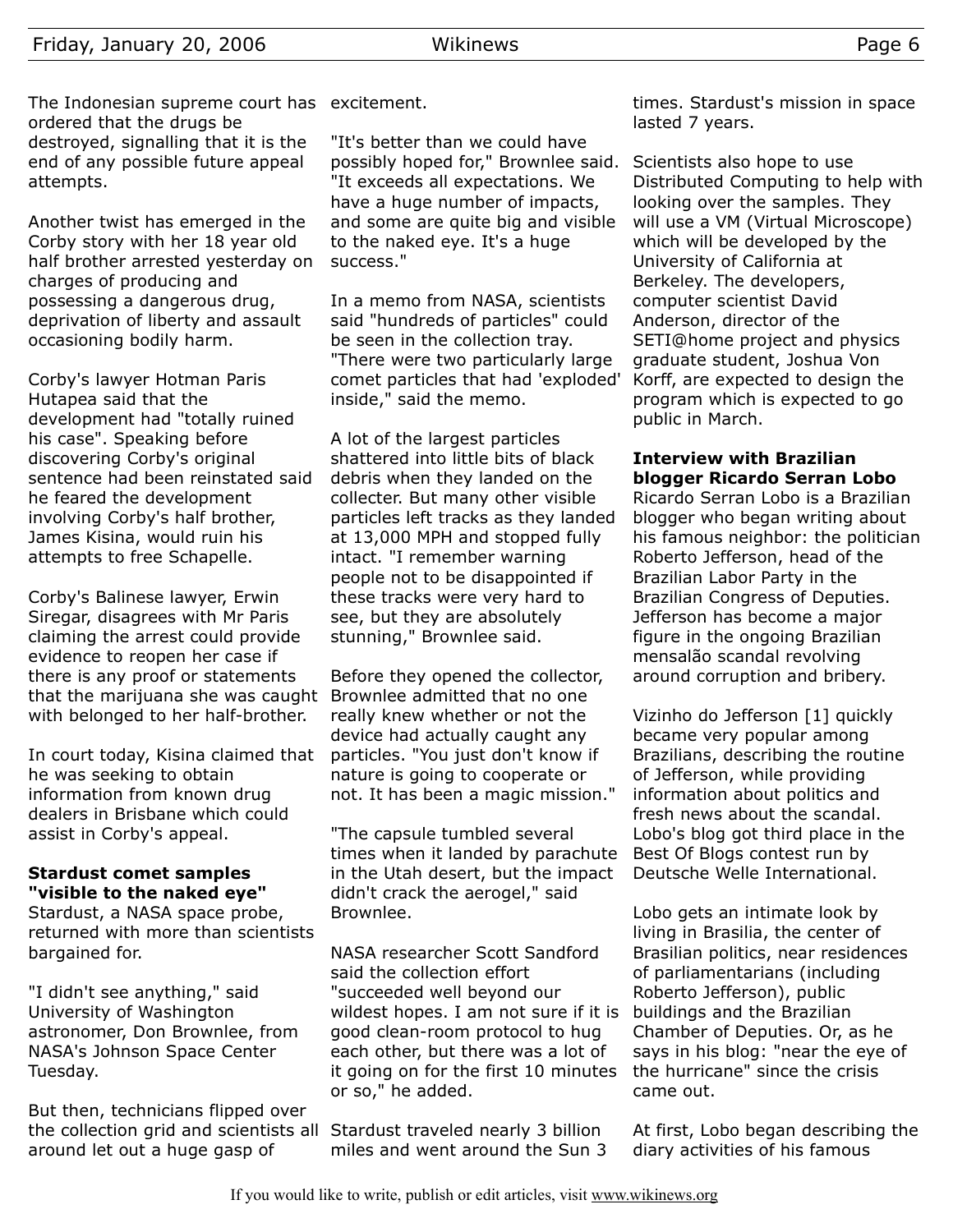neighbor deputy Roberto Jefferson. As the crisis moved on, he began to describe the political events regarding it. His writings evolved to not only what is going on with Jefferson, but what is going on in Brazilian Congress, and has interviewed politicians, including Roberto Jefferson himself.

The blog tries to be informative, with a lot of humour (common with Brazilians), and some protests against the bad habits of Brazilian politics in general.

Jefferson's neighbor, the blog, is an example of citizen journalism and it shows that ordinary people can compete with professional media.

Wikinews: Our interviewee is the Brazilian Ricardo Serran Lobo. He is usually known as the Vizinho do Jefferson (Jefferson's neighbor), because of his personal weblog about politics, which became very popular during the "mensalão" crisis in Brasil.

Ricardo Lobo: Good afternoon! My name is Ricardo, I am a publicity man and teacher of web writing, and speaker of the Information Era and Digital Communication, 44.

Wikinews: Are you from Brasília? Ricardo Lobo: No. I am from São Paulo and from Santa Catarina in my heart.

Wikinews: How long have you been living in Brasília? Ricardo Lobo: I have been living for five years in Brasília. All these years I have been a neighbor of the ex-deputy Roberto Jefferson.

#### The blog

Wikinews: What was your aim at starting a blog

Ricardo Lobo: The blog was born without any aim. In fact it was a joke with a college friend of mine and my cousin. They knew that I lived next door to the deputy [Roberto Jefferson] and they asked me every day about the journalists staying out in front of his door at his building. Ricardo Lobo: So, I began to write the blog, it was closer to the "making of" a journalistic coverture, describing the confusion and the changes of routine caused by the journalists who staying under my window, waiting for something happens. Wikinews: Is this your first international interview? What newspapers or magazines have been in contact with you? Ricardo Lobo: Actually this is the second international interview. At the beginning of the blog, Bloomberg Channel from New York interviewed me too. In Brazil, I have been interviewed by the main vehicles for communication. Only the Rede Globo didn't interview me because of the denouncements that I have made against it: the 2.8 billions reals loan from BNDES [Brazilian Development Bank] and its daily manipulation of information. Wikinews: Did you expect that your blog would become so famous?

Ricardo Lobo: I wasn't expecting fame. Besides, I was expecting anything. I have laughed a lot because of all the repercussion caused by the blog, however the main subject, as I see, it was the changes in the behaviours of the main personages of this crisis which were caused by the blog. In the media and in the parlamentarians.

Wikinews: Do you receive a lot of emails?

Ricardo Lobo: I've already received many, about 300 emails per day at the peak of the crisis and popularity of the blog. In July, I could sleep only 3 hours by night. I answered everyone. At

present time, there are usually 20 emails by day. I love that. (laughs)

#### **Journalism**

Wikinews: Do you know about citizen journalism in Portuguese? Ricardo Lobo: No. This practice is not common in my country. The blog Vizinho do Jefferson (Jefferson's neighbor) opened a great discussion about this subject, since journalistic occupation is reserved to the ones who have a diploma of journalism. The first unofficial and "outlaw" vehicle [of communication] which really worked with citizen journalism was my blog. It is called "independent press" here. Wikinews: Is there any threat of working as an "independent press" since you do not have a journalist diploma?

Ricardo Lobo: Yes, the journalist union can sue me anytime. However I am not taking any job. Wikinews: You said that your blog caused some repercussions among some people. Can you cite some cases ?

Ricardo Lobo: About this subject, I would like to say too that the journalism elite likes my work and finds it of great importance. Only minor journalists are criticizing me and trying to disturb my work. Wikinews: Have you read the Portuguese-language Wikinews coverage about the scandal? What do you think about it? Ricardo Lobo: Unfortunately not.

Excuse me, but I have to work on my blog 24 hours by day, getting and checking the information; some other histories are investigative.

Wikinews: You are invited to follow the Wikinews coverture about the crisis. A lot of articles have already been written.

Wikinews: Do you think that the internet has changed something in the relationship between Brazilian people and the press?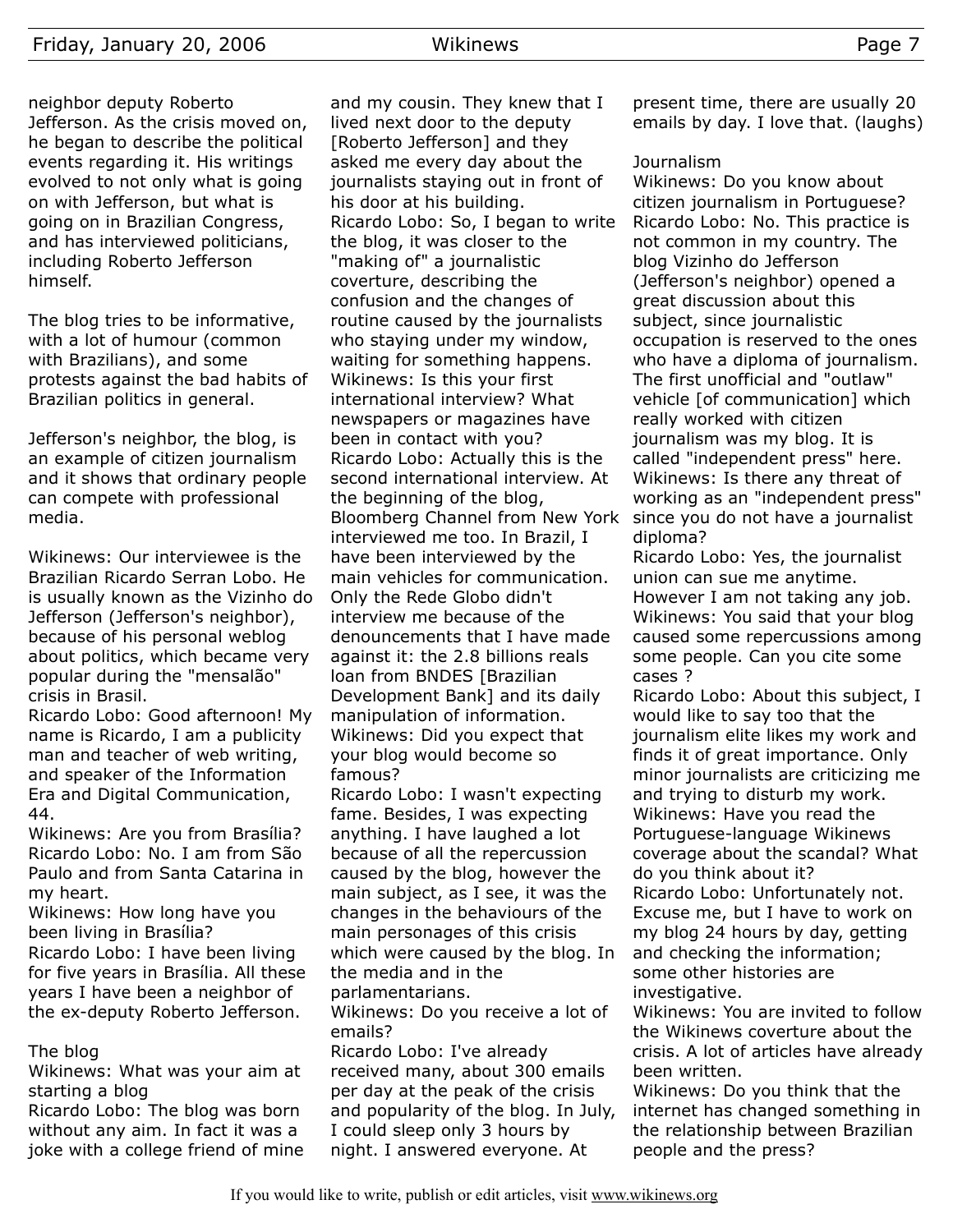Ricardo Lobo: Yes, sure. The blog "Vizinho do Jefferson" brought many readers to online journalism. Everybody wanted to know what the blog was and what the Vizinho's blog was, since the spread about it in traditional media was big. At present time it is usually only the people reading political blogs and anything else. Many blogs have appeared since the "Vizinho do Jefferson" blog, every important journalist from the country has a blog today; however they are just starting. Wikinews: Do you think that Brazilian media has been controlled by Workers Party sympathizers?

Ricardo Lobo: Very good question. Yes. Several times the Brazilian media has been controlled by Workers Party sympathizers when the party was not in power. At present time, journalists are a littile lost and they are not able to talk about the insanity in Lula's government.

Wikinews: The Brazilian press have covered the scandal with a lot of detail. Did it redeem itself? Ricardo Lobo: But in this case you have the blog influence over the press. How can you not write about it if someone else is talking about the subject?

Brazilian politics in general Wikinews: What, if any, are your political affiliations, and do they influence the material you choose to include in your blog? Ricardo Lobo: Yes, I am from the Green Party. It doesn't influence my work; on the contrary, my work influenced my political life. Wikinews: Have you run for a political post?

Ricardo Lobo: The national president of my party asked me to be federal deputy candidate in the next elections. I have been with the national executive of the Green Pary this year—before the

blog—asking for a moratorium on the deforestation exploitation. I've always been a very active environmentalist.

Wikinews: Are Brazilian politicians more corrupt now than before? Ricardo Lobo: I think that they are less discreet. Politics and corruption walk together in any country of the world. There are many interests involved in any part of the planet.

#### The scandal

Wikinews: Political scandals like this have happened before in Brazil?

Ricardo Lobo: Not at this proportion. The volume of money involved is huge. The problem is that the 3 Brazilian powers: Legislative, Executive and Judicial were exposed to the population. Every Ministry had problems of inefficiency and the ruling party, which always represented the ethics and morals, was caught literally with dollars inside his underwear. (laughs) Wikinews:How far does the corruption go? Does it [the crisis]

continue?

Ricardo Lobo: The crisis will continue, sure, there are a lot of things that must be explained. The great doubt is if Lula knew or not. Sure, he knew about the existence of the bribery of parliamentarians by the government using the scheme called "mensalão". Wikinews: Does the "mensalão" continue?

Ricardo Lobo: Not in the exact manner it was managed before, however I believe that it still exists. The election of Aldo [Aldo Rebelo (PCdoB)] for the Presidency of Congress is an example.

Wikinews: Do you believe Lula did know about the mensalão? Ricardo Lobo: Certainly he knew and he is part of the ruling and creation of the scheme. Otherwise

he will enter to History as the most ignorant among all of the Brazilian presidents.

Wikinews: What was the role of the ex-minister and deputy José Dirceu, in you opinion? Ricardo Lobo: Operator, chief of government and chief of its strategies. He and Lula created the scheme of "mensalão". He, Lula, Hugo Chávez and Fidel Castro created a scheme to turn out South America as a huge continent for the world-wide left. The first step was Lula in Brazil, next Evo Morales in Bolivia, and so on. Jose Dirceu was a part of that. Wikinews: Do you think that the corruption scandal will end "much ado about nothing" or "pizza" as it is said in Brazil?

Ricardo Lobo: Actually there are a lot of "pizzas". One has already being served: the Vote Buying CPI. They are still trying to serve the others. But I think that it will end in nothing; they, the politicians, are very cooperative with each other.

Ricardo Lobo: They [the deputies] know that their days are numbered, mainly the ones from big cities. As for the ones from provincial and small cities; they don't even know what a computer is and they didn't realize the severity of the problem. They think that if their name didn't appear in the newspaper, their names are not in any place. Perhaps I'll create a site closer to the elections, when I will put the names of all incompetent ones from the National Congress. Wikinews: What will end in nothing? The investigations or the scandal?

Ricardo Lobo: The investigations will continue until an acceptable limit is reached by the major parties: the Workers Party and the Social Democracy Party. Then they must stop when it is "enough" for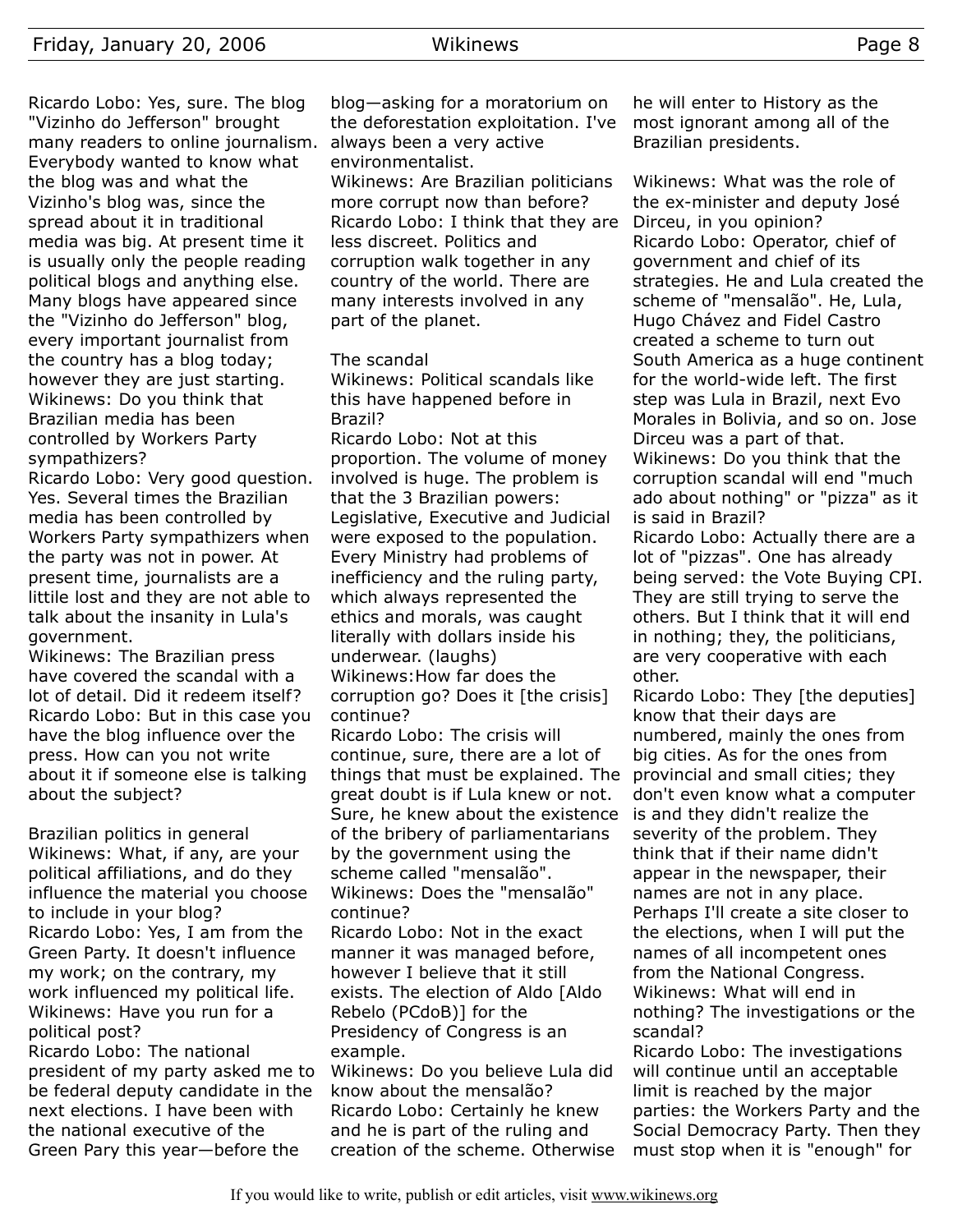Popular reaction

Wikinews: In the streets, how do ordinary Brazilian people see this issue?

Ricardo Lobo: Everybody is disappointed because people thought that everything (corruption, politicians etc) would change. And it really changed, but for the worse. The amateur behaviour of the communications team of President Lula contributed very much to this also; it lacked professionalism.

Wikinews: Are the people who live in Brasilia too upset? Ricardo Lobo: Nobody gets very upset about the government in Brasilia. Most of the town population works for the federal government, so this is a unique city, really. And it is beautiful. Wikinewss: But some Brazilians still trust in President Lula, right? Ricardo Lobo: This number gets smaller each day. But there are people who still believe in Santa Claus. (laugh) You excuse me but I dont know how to speak about Lula without joking. (laugh)

#### Roberto Jefferson

Wikinews: Why did Roberto Jefferson expose the scandal, in your opinion?

Ricardo Lobo: Good question. He had a rope around his neck. Actually he detonated an atomic bomb, without knowing who was attacking him. Actually the people who atacked him were his party mates and not José Dirceu. This is related to those 4 millions reals and the sharing amongst them. There were a lot of more money, but only 4 [million] were shared. This is the root of the crisis detonated by him. Wikinews: It seems that you got close to the ex-deputy Roberto Jefferson. Could you tell us

something about it? What does he think about your blog? Ricardo Lobo: We became friends and he was thankfull for my correction, with him and with his family. He said that I am very competent and that I am one of the best products of the whole crisis.

Wikinews: There is some deputy from the Workers Party (PT) who is a neighbor of Roberto Jefferson? Ricardo Lobo: Yes, all of them live over there. By example: deputy Greenhalg [Luiz Eduardo Greenhalg] from PT lives there, next door too. Rebelo [Aldo Rebelo], the President of the Congress, too. Almost all of them live at 302 North.

Wikinews: Is that a pretty wealthy neighborhood?

Ricardo Lobo: Brasília is different from other cities in the world; it is formed by blocks and not streets. I am a neighbor of a block where there are only federal deputies, among them, Roberto Jefferson. Deputies are very rich, sure. Politics in Brazil makes people rich. (laugh)

Wikinews: Is Roberto Jefferson still having instructions about singing? What does he like to sing? Ricardo Lobo: He continues. Now he is having instructions with a baritone from the Municipial Theatre of Rio de Janeiro. He is instructed in the afternoon, when he is in the city. He likes romantic singers and lyrical songs. He sings: My Way, Io che amo solo te, Dio come ti amo and other Italian songs like the one of Andrea Bocelli.

Wikinews: Would Roberto Jefferson accept to take part in a interview in Wikinews? Ricardo Lobo: I believe so, he is very open-minded person, to everything. The trouble is that he has litle experience with the keyboard. Another day he wrote a post in my blog and he had a hard time to find himself with the keyboard. However someone could type for him, that is a solution. Wikinews: Obviously we need to work on our tech for interviews, we'd like to interview people who aren't familiar with technology and may have telephone interview facilities in the future.

#### Final remarks

Wikinews: Well we would like to thanks your presence here. Feel free to make your final remarks. Ricardo Lobo: The Brazilian crisis is showing that the young Brazilian democracy is at the right course. Besides all the problems brought by this scandal to us Brazilians, one thing has been demonstrated: the political maturity of the population. What we need now is maturity for the politicians, who are still living past two centuries. The blog Vizinho do Jefferson (Jefferson's neighbor) brought a new approach to the politics coverture and the Brazilian press grew up too. We all were influenciated, each other. Ricardo Lobo: I would like thank everyone for their patience. It was a honour and a great satisfaction to be the first interviewee for the year for Wikinews.

Wikinews: Thank you very much, Mr Lobo.

Ricardo Lobo: An embrace to all of you and thank you for your interest in my country. Brazil is expecting your visit. This country is delicious. Thank you.